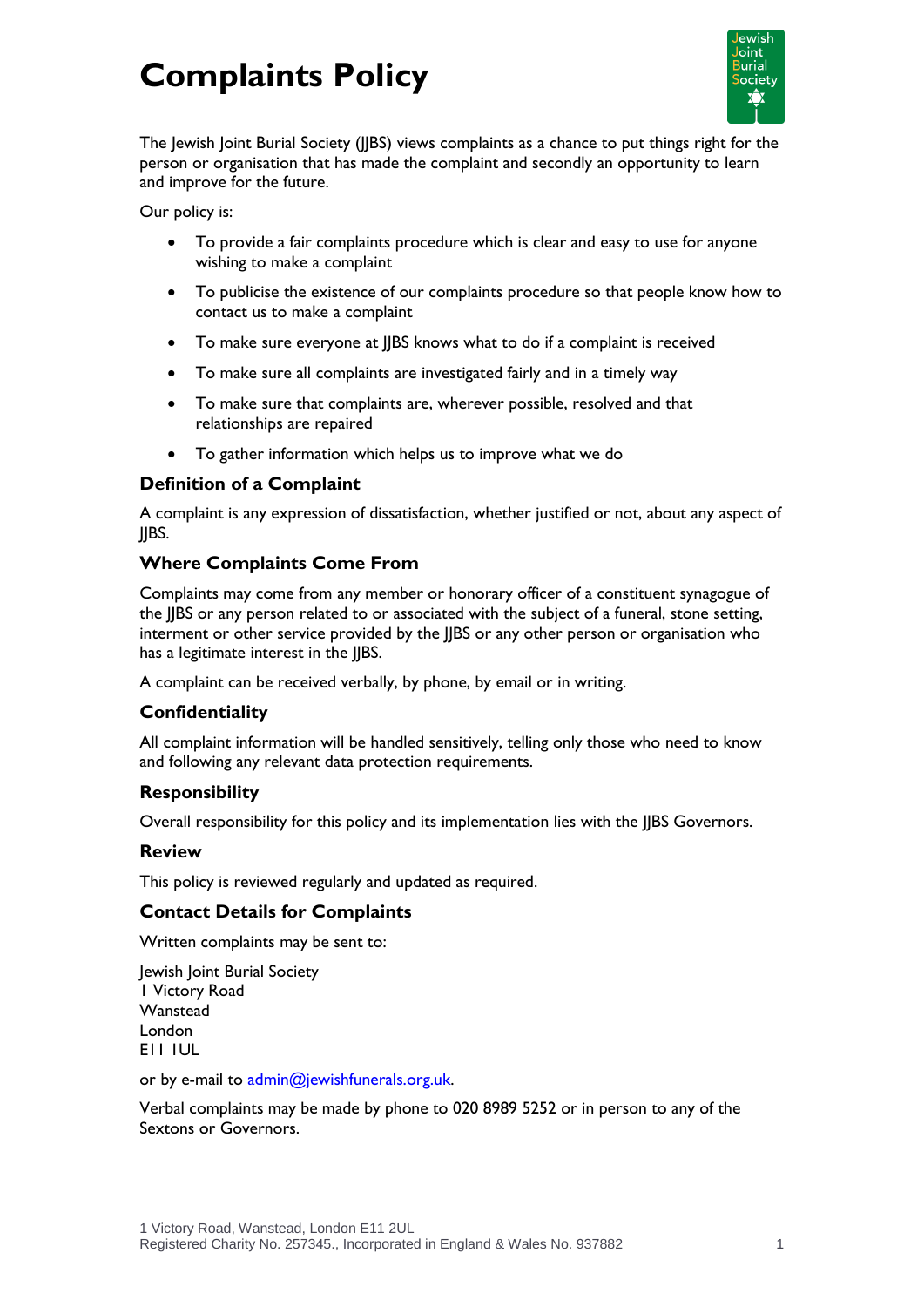# **Complaints Policy**



# **Receiving Complaints**

Complaints may arrive through channels publicised for that purpose or through any other contact details or opportunities the complainant may have.

Complaints received by telephone or in person need to be recorded.

The person who receives a phone or in person complaint should:

- Write down the facts of the complaint.
- Take the complainant's name, address and telephone number.
- Note down the relationship of the complainant to the JJBS (for example: client, member).
- Tell the complainant that we have a complaints procedure.
- Tell the complainant what will happen next and how long it will take.
- Where appropriate, ask the complainant to send a written account by post or by email so that the complaint is recorded in the complainant's own words.

# **Resolving Complaints**

#### **Stage One**

In many cases, a complaint is best resolved by the person responsible for the issue being complained about. If the complaint has been received by that person, they may be able to resolve it swiftly and should do so if possible and appropriate.

Whether or not the complaint has been resolved, the complaint information should be passed to the Senior Sexton within one week.

On receiving the complaint, the Senior Sexton records it in the complaints log. If it has not already been resolved, he/she delegates an appropriate person to investigate it and to take appropriate action.

If the complaint relates to a specific person, they should be informed and given a fair opportunity to respond.

Complaints should be acknowledged by the person handling the complaint within a week. The acknowledgement should say who is dealing with the complaint and when the person complaining can expect a reply. A copy of this complaints procedure should be attached.

Ideally, complainants should receive a definitive reply within two weeks. If this is not possible because for example, an investigation has not been fully completed, a progress report should be sent with an indication of when a full reply will be given.

Whether the complaint is justified or not, the reply to the complainant should describe the action taken to investigate the complaint, the conclusions from the investigation, and any action taken as a result of the complaint.